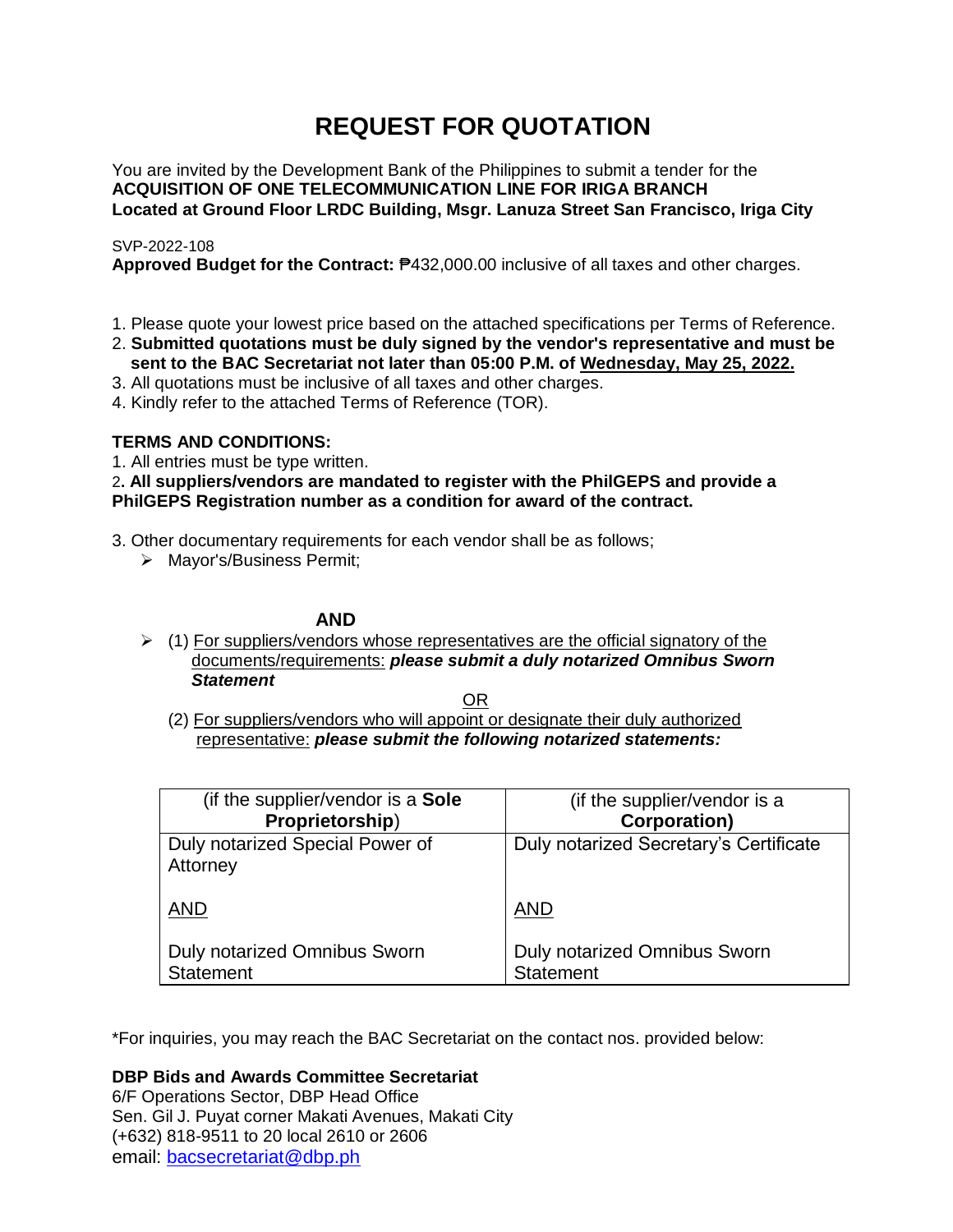**Annex A** 

# ACQUISITION OF NEW, ADDITIONAL AND/OR REPLACEMENT TELECOMMUNICATION LINE/CONNECTIVITY SERVICE FOR THE DEVELOPMENT BANK OF THE PHILIPPINES (DBP)-**IRIGA BRANCH**

# APPROVED BUDGET FOR THE CONTRACT: Php 432,000

#### **TECHNICAL SPECIFICATIONS**

#### A. BACKGROUND

The telecommunication connectivity service (line) is for the connection of DBP online systems, services and facilities in any of the following DBP remote sites:

- A.1. Branch Office, including:
	- A.1.a. Lending Center
	- A.1.b. Cash Center
	- A.1.c. Branch-Lite Unit
- A.2. Automated Teller Machine (ATM)

## **B. OBJECTIVE**

To acquire stable, reliable and secure telecommunication connectivity/line service to link DBP remote sites to the Head Office from an authorized and qualified telecommunication service provider (Telco).

#### C. COVERAGE OF THE CONTRACT

The contract will be for a one (1) year period starting from date of acceptance of service with the option for automatic renewal.

## **D. MINIMUM SPECIFICATIONS**

- D.1. Connectivity/Line Service Availability
	- > The minimum availability of service is 99.6%.
- D.2. Connectivity/Line Specifications
- D.2.a. Branch Office ☑
	- D.2.a.l. Wired MPLS/VPN, Radio Last Mile with minimum of 10 Mbps bandwidth
	- D.2.a.ii. Inclusive network equipment, such as router and or router/modem, must not be on End-of-Life/End-of-Support status within the contract period
	- D.2.a.iii. Router must support GRE/mGRE tunneling and IP Security (ex. dynamic VPN) and SNMP
	- D.2.a iv. DBP shall have the full access of the router
	- D.2.a.v. Provide near real time and historical link monitoring

D.2.b. ATM - Wired

- D.2.b.i. VPN connection at least 128 Kbps via MPLS
- D.2.b.ii. Inclusive network equipment, such as router and or router/modern, must not be on End-of-Life/End-of-Support status within the contract period

 $V$  Page 1 of 4

- D.2.b.iii. Support GRE tunneling and SNMP
- D.2.b.lv. Provide near real time and historical link monitoring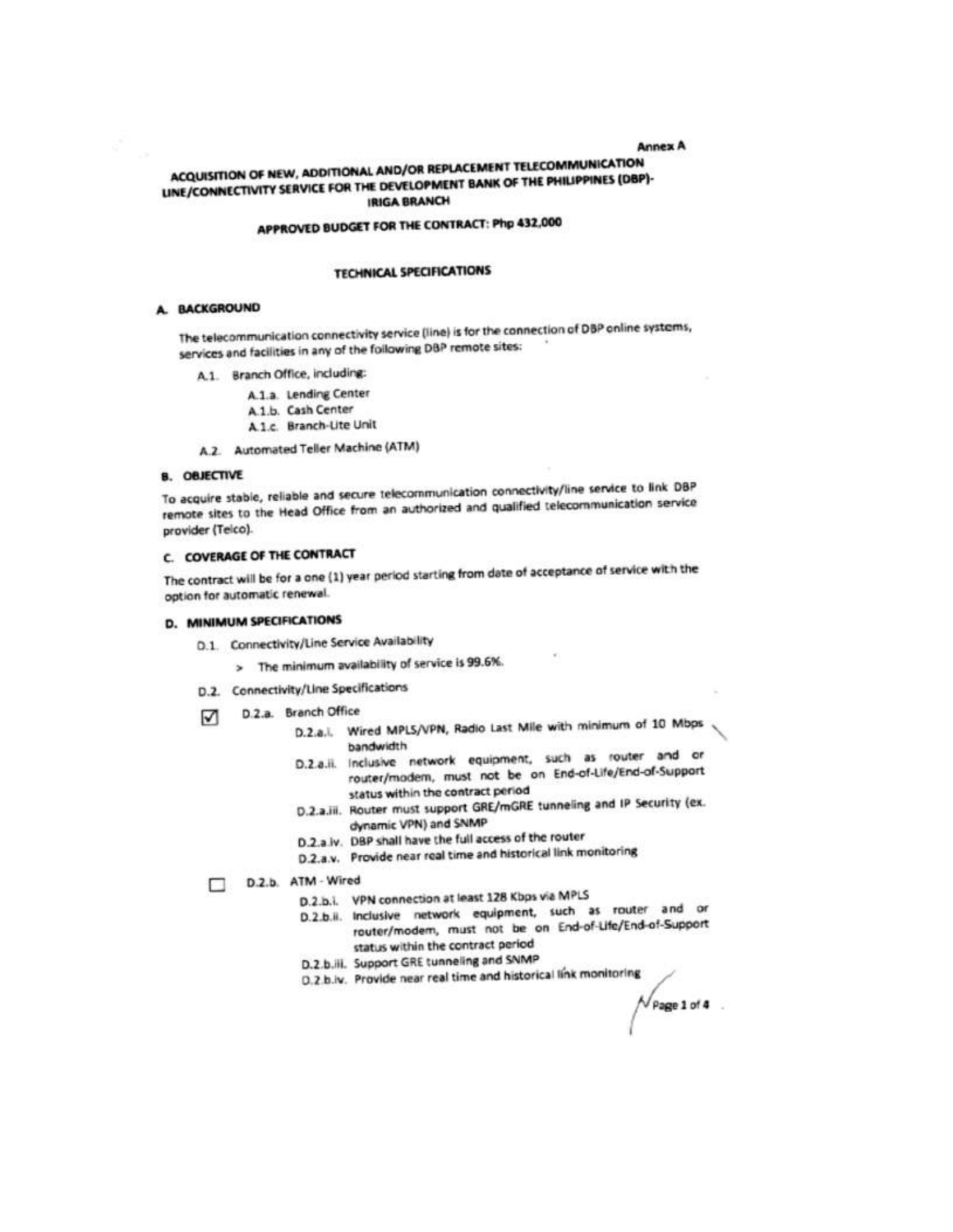ACQUISITION OF NEW, ADDITIONAL AND /OR REPLACEMENT OF HELECOMMUNICATION LINE/ CONNECTIVITY SERVICE FOR THE DEVELOPMENT BANK OF THE PHILIPPINES (DBP)

- D.2.c. ATM Wireless
	- D.2.c.i. Provide data transmission function by public GPRS/ GSM network or higher
		- D.2.a.vi. Inclusive network equipment, such as router and or router/modern, must not be on End-of-Life/End-of-Support status within the contract period
		- D.2.c.ii. Support GRE Tunneling and SNMP
		- D.2.c.iii. Provide GUI access for local and remote management
		- D.2.c.iv. Operate at -30~+75'C temperature
		- D.2.c.v. Has LED status indication
		- D.2.c.vi. Support RJ45 console port
		- D.2.c.vii. Include: 1 power cord, 2 antennas, 1 console cable, 1 set documentation
		- D.2.c.viii. Provide near real time and historical link monitoring.
		- D.2.c.ix. Meet the average latency requirement of not greater than 200ms measured using the Ping utility or any similar mobile applications
		- D.2.c.x. Meet signal requirement of not less than 2 bars measured using mobile or similar devices capable of said measurement
		- D.2.c.xi. DBP shall have full access to the Modem/Router
- D.3. Support Services and Incident Management
	- D.3.a. The Telco shall provide 24 x 7 onsite, telephone and email support. For every service unavailability/downtime reported, the response time shall be within thirty (30) minutes.
	- D.3.b. Upon the occurrence of service unavailability/downtime, the Telco shall:
		- D.3.b.i. Conduct problem isolation/resolution and link restoration activities
		- D.3.b.ii. Notification via electronic mail (E-mail) and telephone within one [1] hour of the occurrence
		- D.3.b.iii. Minimum of twice a day status report to DBP via E-Mail
		- D.3.b.iv. Estimated time of arrival (ETA) if onsite activities required
		- D.3.b.v. Estimated time of resolution (ETR)
		- D<sub>3</sub>, b.vi. Root cause
		- D.3.b.vii. Comply with DBP policies on security and confidentiality during support services.
	- D.3.c. The Telco shall submit an incident report stating the reason/s for the outage and detailing the steps undertaken to resolve a particular problem upon DBP's request.
- D.4. Service Performance Review
	- > The Telco shall conduct a performance review session at least once every quarter of a year

# E. TELECOMMUNICATION CONNECTIVITY/LINE REQUIREMENT CLASSIFICATION

The primary objective of the following provisions is to have multiple Telcos per site, providing service redundancy, high availability and avoiding single point of failure.

E.1. New Telecommunication Line Requirement

E.1.a. Covered Sites

Page 2 of 4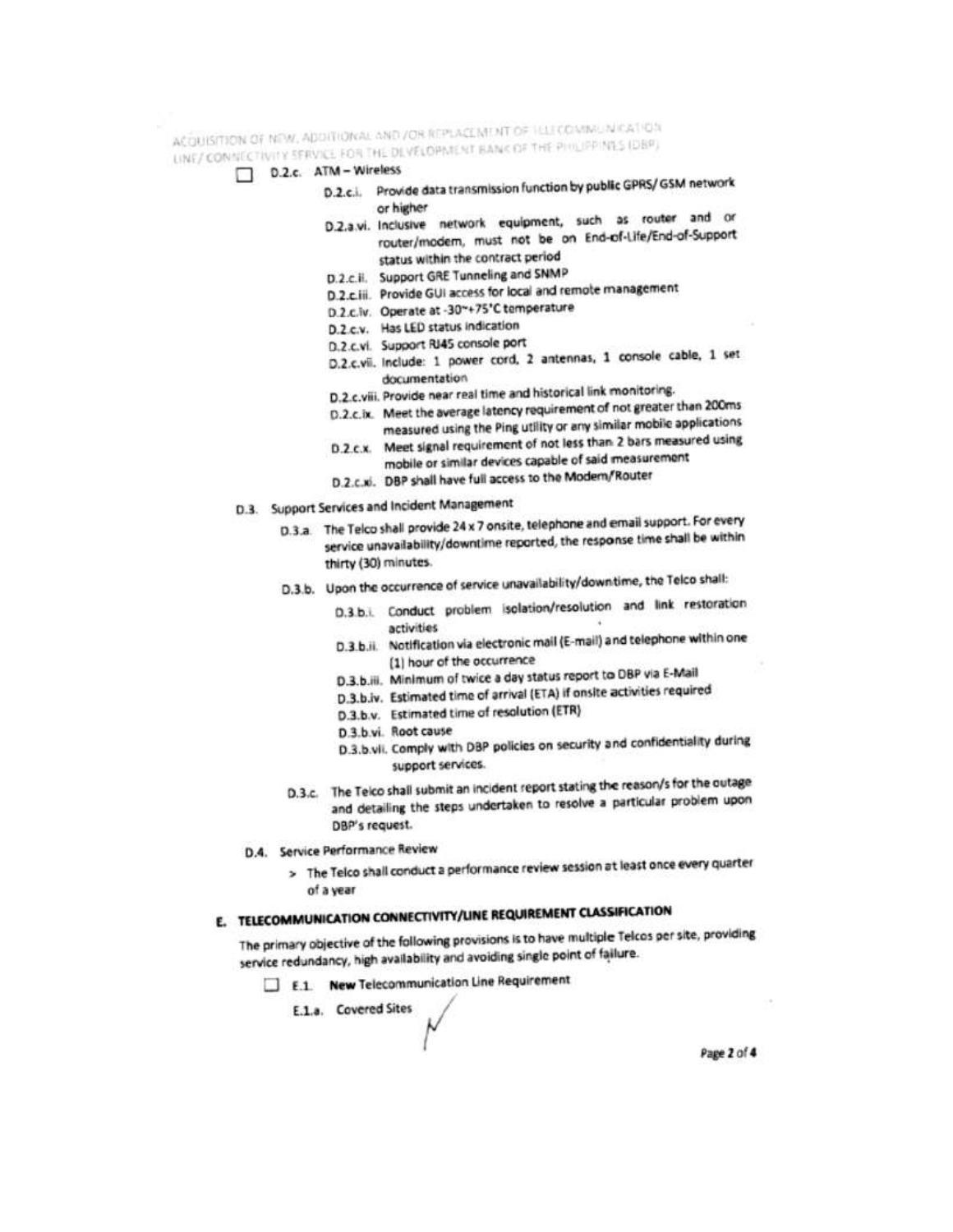ACQUISITION OF NEW, ADDITIONAL AND /OR REPLACEMENT OF TELECOMMUNICATION LINE/ CONNECTIVITY SERVICE FOR THE DEVELOPMENT BANK OF THE PHILIPP NES (DBP)

## > New remotes sites

## E.1.b. Telco Selection Criteria

# > Telecommunication Line for Branch Office

- E.1.b.i. Two (2) different Telcos (Telco A and Telco B) shall be selected
- E.1.b.ii. Telco A is the lowest (winning) provider
- E.1.b.iii. Telco B is the second lowest provider
- > Telecommunication Line for Additional ATM Facility of a Branch Office
	- E.1.b.iv. The Telco must be different from the one which has the majority or most of the telecommunication connectivity services provided for the ATM/s of that Branch Office
- E.2. Additional Telecommunication Line Requirement
	- E.2.a. Covered Sites
		- > For existing sites with existing telecommunication line/s
	- E.2.b. Telco Exception
		- > The Telco/s of the existing line/s servicing the site shall not be invited and will not be allowed to participate
- E.3. Replacement Telecommunication Line Requirement
	- E.3.a. Covered Sites
		- > For existing sites with existing telecommunication line/s
	- E.3.b. Telco Exception
		- E.3.b.i. For Telco Redundancy Replacement
			- > The Teico of the existing line/s servicing the site including the one to be replaced shall not be invited and will not be allowed to participate
			- E.3.b.ii. Replacement for the Purpose of Telecommunication Line Capacity (Bandwidth) Upgrade
				- > The Telco of the other existing line/s servicing the site (i.e., other than the one to be replaced) shall not be invited and will not be allowed to participate
			- E.3.b.iii. For Wireless to Wired Facility Replacement
				- > The Teico of the other existing line/s servicing the site (i.e., other than the one to be replaced) shall not be invited and will not be allowed to participate

## F. DISCONTINUANCE OF SERVICE

DBP can opt to discontinue the service within the contract period without pre-termination fee/s, if the Telco provider falls to meet the required minimum availability of service, specified in item D.1, for three (3) consecutive months (3-strike rule)

#### G. PAYMENT

The payment shall be in a monthly basis every after the service acceptance.

Page 3 of 4